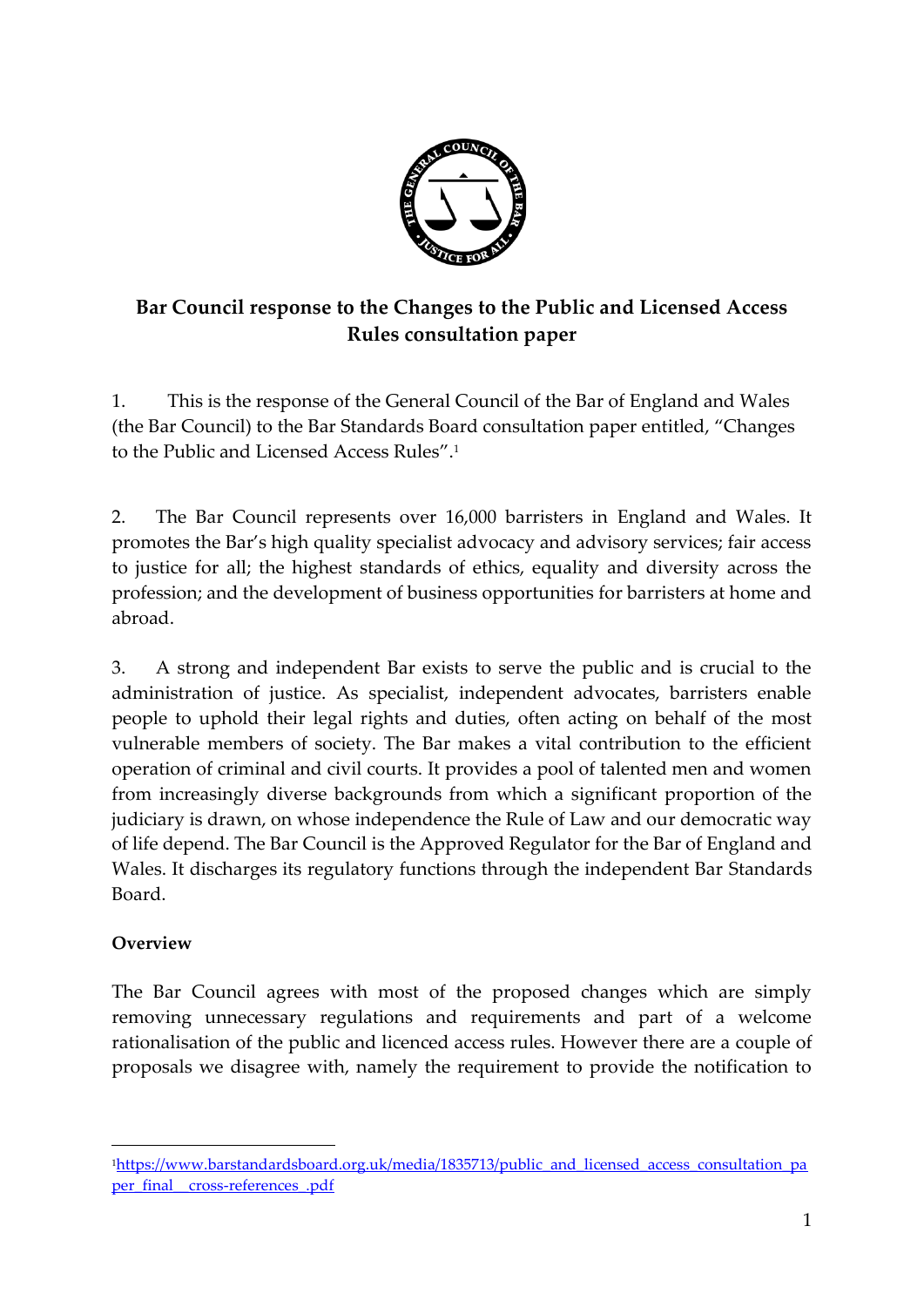clients of the level of professional indemnity insurance and the proposal to widen the scope of practice to create a fourth mode of instructing a barrister.

## **Question 1: do you agree with the conclusion that the status quo should be maintained i.e. that the cab-rank rule should not be applied to Public and Licensed Access cases? If not, please state why not.**

4. Yes. As the BSB has correctly identified, there is no evidence to suggest lay clients who wish to instruct a Public Access barrister and have the funds to do so are experiencing any difficulty in finding a barrister to act for them.

5. The relationship between a barrister and a Public Access client mirrors that of solicitor and client. It is difficult to see what justification there could be for imposing a 'cab rank rule' on barristers acting on a direct instruction when the same does not apply to solicitors.

6. We agree with the BSB's assessment that introduction of the cab-rank rule may act as a disincentive for barristers to register for Public Access work. Barristers currently enjoy the flexibility and choice that Public Access affords them and many undertake Public Access work in tandem with referral work. Many would not feel able to undertake both if the element of choice were to be removed from the decision as to whether or not they have capacity and inclination to take on a Public Access case.

**Question 2: do you agree with the proposed changes to the Public Access Rules (at Annex B)? In particular, do you agree with the proposals to:** 

## **a) remove the requirement for barristers who are of less than three years' standing to maintain a Public Access log; and**

7. We agree. No risk or disadvantage has been identified from the rule change in 2013 allowing barristers under three years' standing to do Public Access work. This, combined with the various efforts to encourage all barristers to encourage client feedback means we can see no justification for continuation of the rule requiring barristers under three years' standing to maintain a Public Access log.

## **b) require that the written notification given to Public Access clients discloses the level of professional indemnity insurance held by the barrister? If not, please state why not.**

8. We do not agree with this proposed change. Although it is not clear what is meant by the words 'the level of professional indemnity insurance held by you', it is assumed that this rule is intended to oblige Public Access barristers to disclose the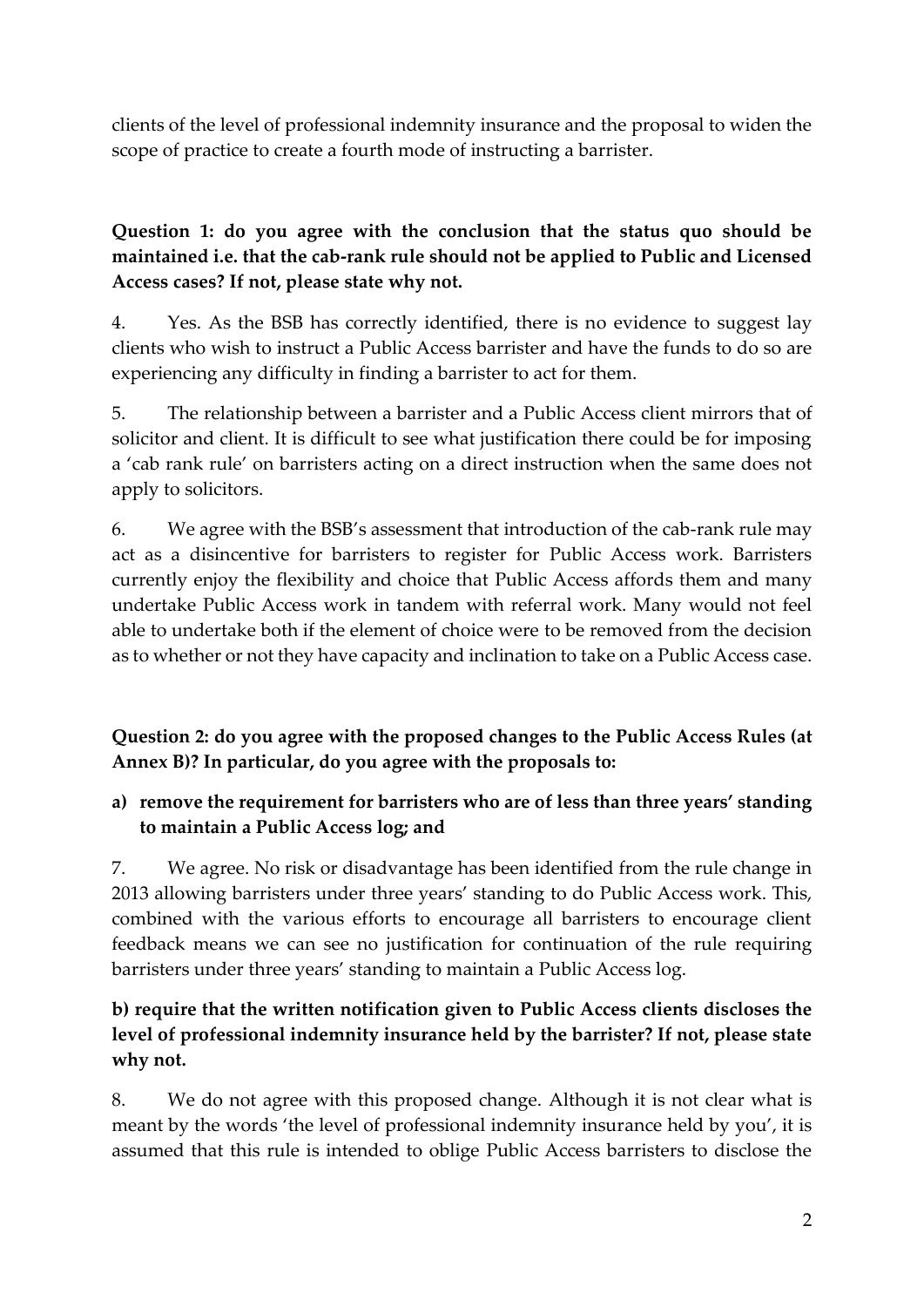maximum monetary amount which could be paid out under their indemnity insurance cover.

9. Such a requirement does not apply to solicitors, other members of the legal profession or to other professions such as accountants and the medical professionals. Nor does it apply to barristers instructed by professional clients or under Licensed Access. It is not clear why Public Access barristers merit being singled out.

10. A disclosure requirement of this nature might act as a disincentive to barristers qualifying for and being willing to take on instructions via Public Access, particularly by those in areas of work where a significant level of top up insurance is wise (e.g. chancery and commercial). This is because for some, the information may be commercially sensitive, as it frequently is in other sectors or even viewed as inviting claims. For others, this may simply be seen as an unnecessary imposition, adding to other reasons why Public Access work is not seen as attractive. Hence we believe there should be no requirement for disclosure of this information without significant justification.

11. Instructions for the higher value work, where it might be thought the risk of under insurance is greater, is still predominantly done via solicitor instruction. The risk in a Public Access case is, if anything, is usually lower.

12. It appears the reason the BSB is considering introducing such a rule is that it has misinterpreted the Competitions and Markets Authority Legal Services Market Study Final Report ('the CMA report'). The BSB has reproduced a modified version of Table 7.1 from the CMA report in its own action plan<sup>2</sup> on that report. The BSB version includes the words 'the level of professional indemnity insurance cover' in the 'Redress' column for minimum disclosure requirements.

13. The CMA report does not refer to 'the level of' PII cover either in this table or anywhere else in the report, save for two places. One is in paragraph 7.160 where it suggests that the Legal Choices website might inform consumers whether unauthorised providers hold PII cover and the level of that cover. The other is in a footnote to paragraph 7.113 which suggests that in some cases there might be a requirement to ensure the level of cover is appropriate. Barristers are already subject to this requirement by virtue of rC76.1 and rC19.5 of the Bar Standards Board (BSB) Handbook<sup>3</sup>. In addition, barristers are required to disclose to their clients details of their insurance cover, including contact details and information about territorial coverage by virtue of the Provisions of Service Regulations 2009. <sup>4</sup>

-

<sup>2</sup> [CMA Legal Services Market Study: BSB Response,](https://www.barstandardsboard.org.uk/media/1836947/cma_-_action_plan.pdf) June 2017: 1

<sup>3</sup> [Bar Standards Board Handbook](https://www.barstandardsboard.org.uk/media/1826458/bsb_handbook_31_march_2017.pdf)

<sup>4</sup> [Bar Council guidance: Provision of Service Regulations](http://www.barcouncil.org.uk/media/140938/provision_of_services_guidance.pdf)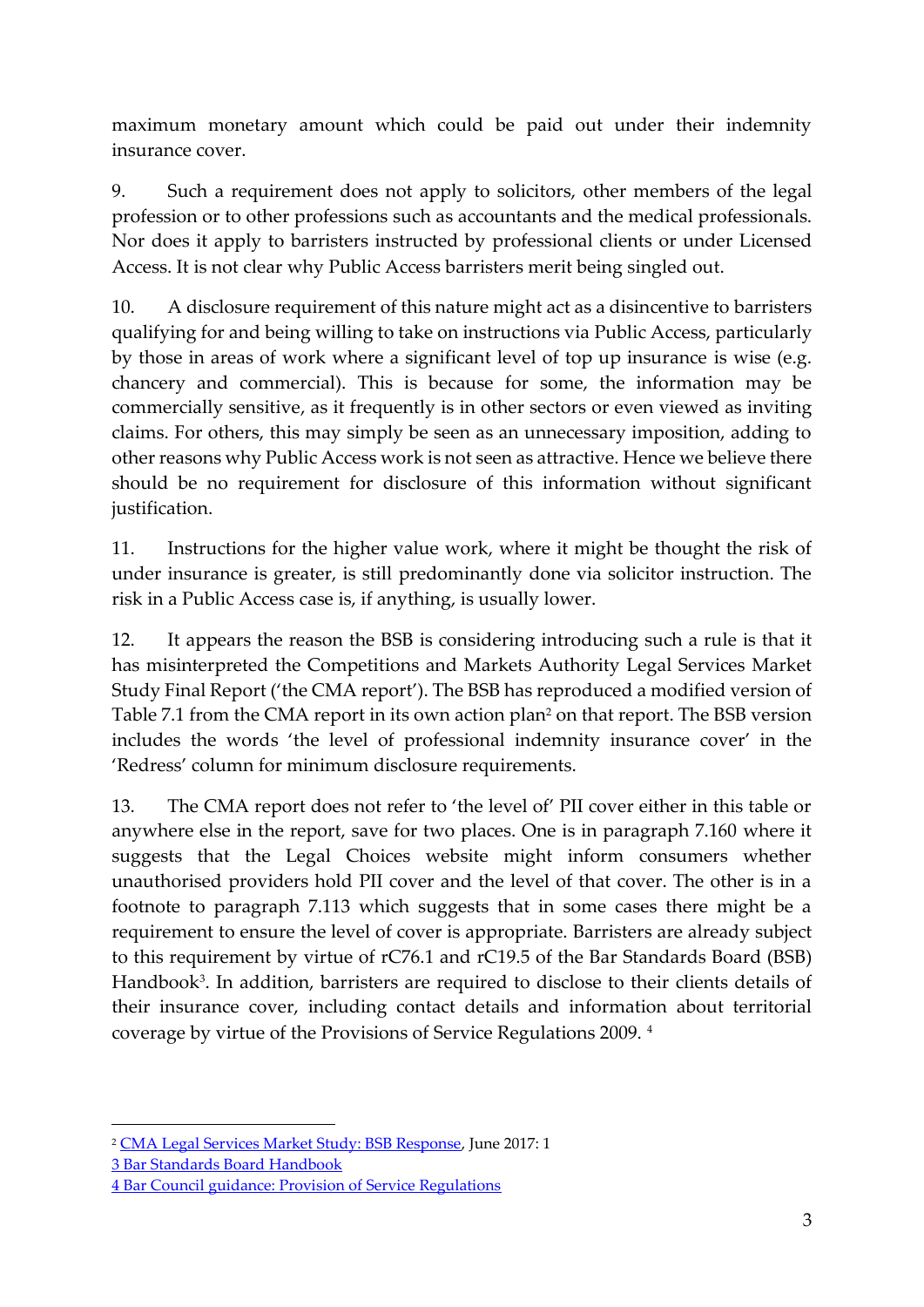14. Read properly, the CMA report does not suggest that providers should be subject to any greater obligations than the above, which they are currently subject to. In addition, the CMA recognises that,

"It will be for individual regulators to assess their own current regulatory requirements and the relevance of our recommendations to the services that their regulated professionals offer"<sup>5</sup> ,

15. They also suggest it would be useful to first test with consumers the value of different disclosures before implementing any change<sup>6</sup>. We would ask the BSB to consider including such a test in their autumn transparency pilot programme, to properly assess whether such a change is beneficial, if it is not already doing so.

16. If this proposal is intended to reassure the client, then it seems to forget that practising barristers are implicitly regulated by virtue of holding the title of "barrister" and are required to have adequate insurance because they are subject to the BSB Handbook. The majority of clients understand this and are attracted to the Bar precisely because of the thorough regulation that use of the title "barrister" confers. As the BSB admits, "there is no evidence of widespread under-insurance by Public Access barristers"<sup>7</sup> and we question the assumption that there is a problem that needs addressing by this proposed additional regulatory requirement.

17. Information on redress mechanisms is commonly included in client care letters and it is therefore likely that information on PII cover would also be included in this medium. There have been moves by various legal bodies in recent years to simplify client care letters and use language that is readily understood by clients. Inclusion of the level of professional indemnity insurance in the client care letter is contrary to the recommendations in a recent research report jointly commissioned by the BSB with other legal regulators, that legal professionals ought to keep such letters concise and to use plain English<sup>8</sup>.

18. If this proposal is consumer driven, then it is also very unlikely that consumers would have any need or wish to know the amount of any top up insurance above the minimum cover required under Bar Mutual terms. At the most, therefore, the requirement should be limited to confirming that the barrister maintains at least the minimum cover required by Bar Mutual, and the amount of that cover at the time of accepting instructions.

-

<sup>5</sup> CMA Legal Services Market Study [Final Report](https://assets.publishing.service.gov.uk/media/5887374d40f0b6593700001a/legal-services-market-study-final-report.pdf) 2016: 228

<sup>6</sup> Ibid

<sup>7</sup> Bar Standards Board consultation paper, "Changes to the Public and Licensed Access Rules" 2017: 17

<sup>8</sup> [Research into Client Care Letters](https://www.barstandardsboard.org.uk/media/1794566/client_care_letters_research_report_-_final_021116.pdf) QUALITATIVE RESEARCH REPORT, Optimisa Research, Commissioned by a number of legal regulators including the BSB, 2016: 5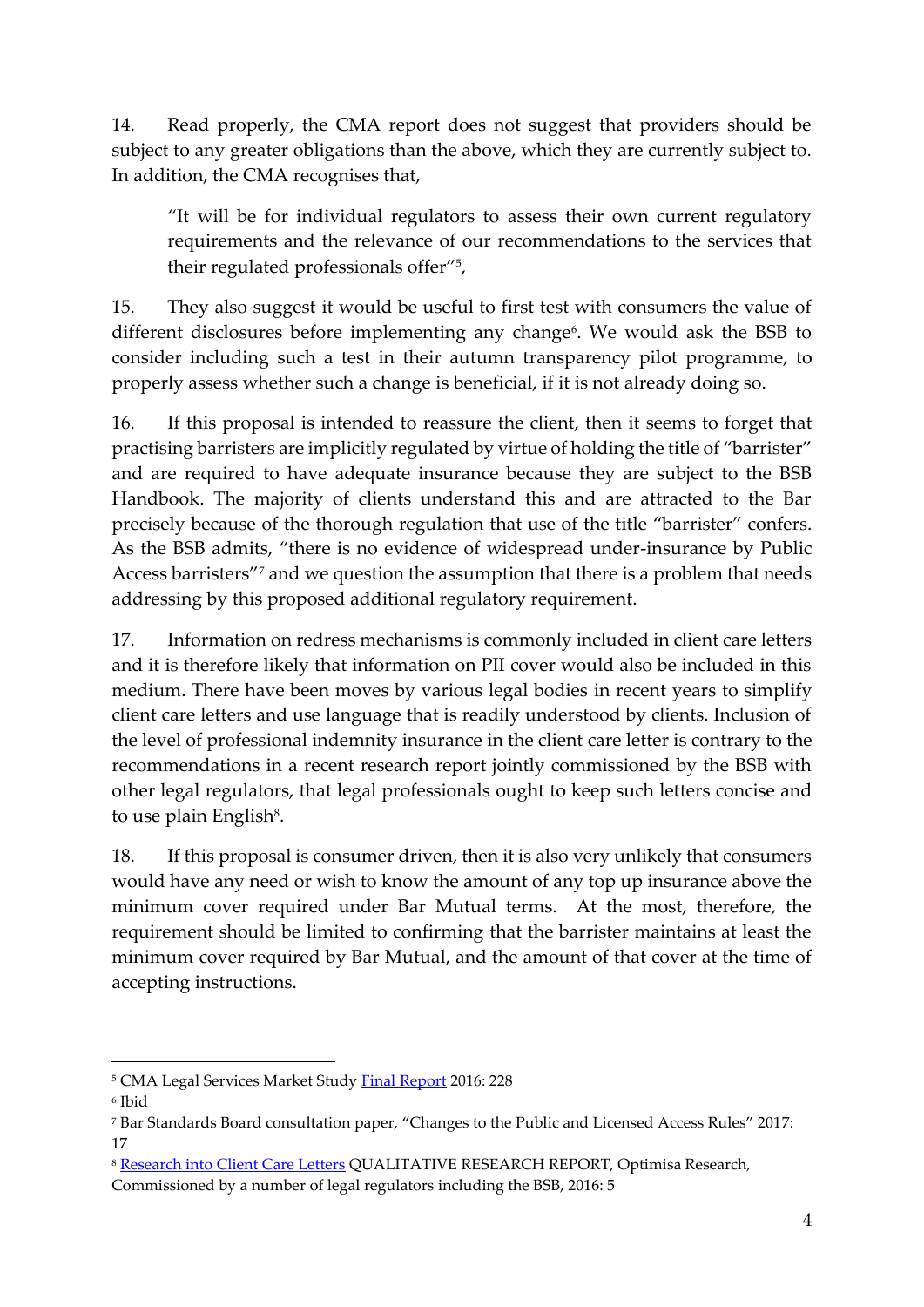19. However such disclosure brings with it a difficult risk; because barristers renew their BMIF cover every year, their level of cover will vary each year. Therefore if the BSB were to proceed with requiring barristers to disclose their level of insurance there is a risk that whilst the information will be accurate at the time when it is given to the client, it may simply be out of date by the time that anyone seeks to rely on it. Should this be the case, the requirement is at best a waste of time and at worst, misleading to the client.

20. In summary, we think the current regulations go far enough and that it is unnecessary and potentially counterproductive for a barrister's level of professional indemnity insurance to be disclosed to clients.

#### **Additional comment on rule rC129-Dcocuments**

21. It is agreed that the record keeping rules in the Public Access Rules and the Licensed Access Rules should not be inconsistent. However, given that it is possible for a claim to be issued six years after the event but not served for another four months, it seems sensible to keep the seven year rule here and change the Licensed Access Rules. We would also recommend that at rC121.1 "the Bar Council" should be changed to "the BSB", because of inconsistency with rC120.1.

## **Question 3: have you identified any further opportunities to simplify or improve the Public Access Rules (at Annex B)? If yes, please explain your answer.**

22. It is difficult to see the practical value of rC131.4 is, given that a barrister however instructed may take a proof of evidence from a client in any case. This rule appears to be a hang-over from the old version of the Public Access Rules which were drafted before the changes to the old Code of Conduct in 2010 which allowed barristers to investigate and collect evidence.

**Question 4: do you agree with the proposed changes to the Licensed Access Rules (at Annex C)? In particular, do you agree with the proposal to remove references to the Licensed Access Terms of Work? If not, please state why not.** 

23. Agreed.

**Question 5: do you agree with the proposed changes to the Licensed Access Recognition Regulations (at Annex D)? In particular, do you agree with the proposals to:**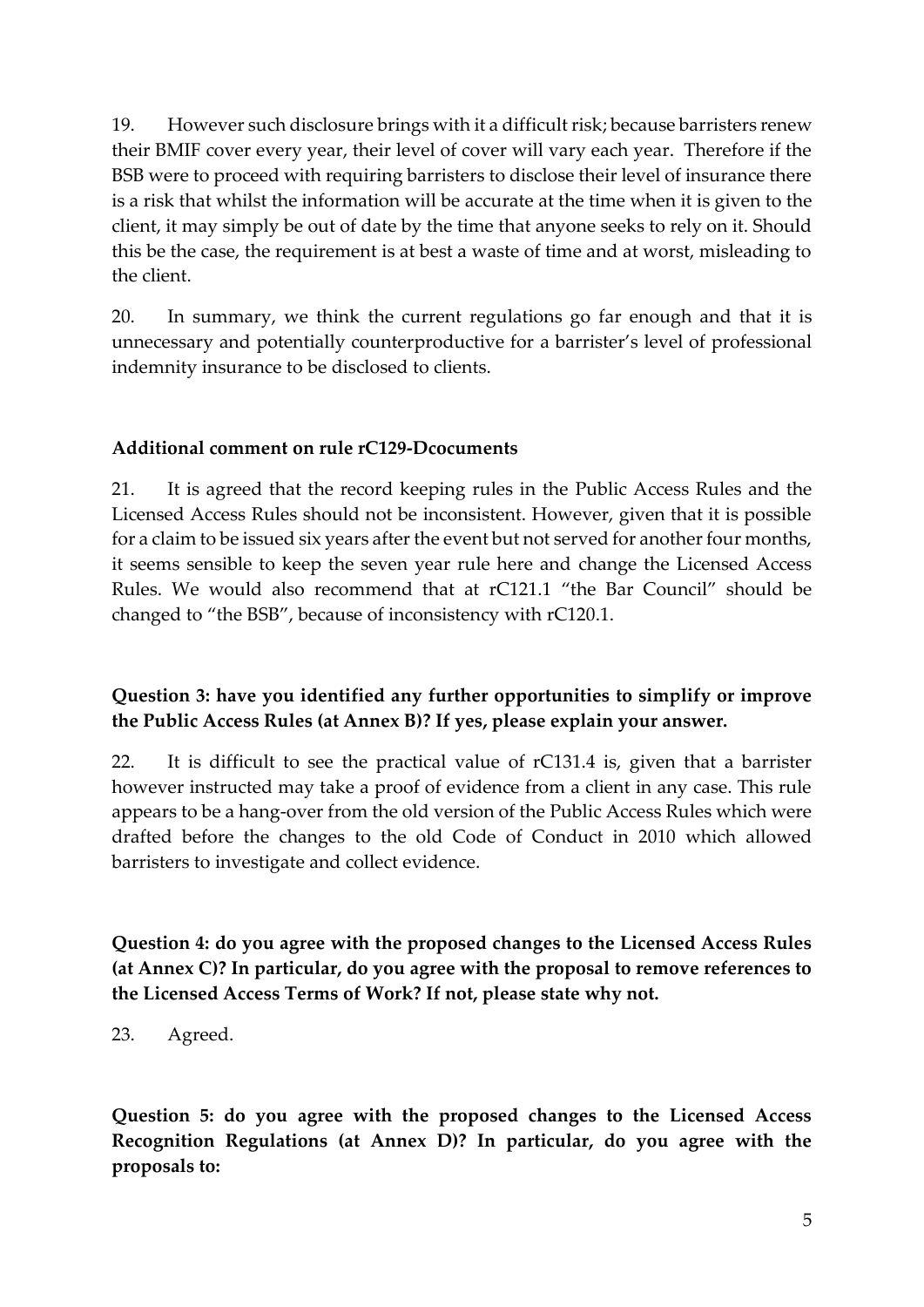**a) only impose limitations and conditions on licences in exceptional circumstances?;** 

**b) if appropriate, permit members of the professional bodies listed in the First Schedule to use the scheme to instruct a barrister for representation in the higher courts and the Employment Appeal Tribunal?;** 

**c) move the First and Second Schedules to guidance?;** 

**d) devise application processes for bodies to be added to the First and Second Schedules?; and** 

**e) only charge a fee for applications by professional bodies to the added to the First Schedule?** 

## **If not, please state why not.**

24. Agreed. We should like to use this opportunity to seek clarification on whether clients that are individual members of professional bodies detailed in schedule 1 will be required to show their licenced access certificate to the barrister instructed as currently required in the BSB Handbook (rC134.2). We think it would be more realistic to require proof of membership of their professional body to be shown to the barrister, given it will likely be difficult for them to obtain the certificate from the organisation that holds it. In any case, clarity on this matter would be helpful.

**Question 6: do you agree or disagree that, in principle, the Scope of Practice Rules should be amended to allow any client who would not be able to complain to LeO to instruct any barrister directly (i.e. without using the Public or Licensed Access schemes)? Please state why.** 

25. Whilst we welcome the removal of unnecessary regulations and the opening up of new markets for the Bar, it is not immediately clear what the purpose of this proposed scheme is, whether there is evidence of demand and whether it will afford sufficient protection to clients. There is insufficient detail about its purpose and operation. Hence at this stage the Bar Council does not agree with the proposal and would offer the following observations:

26. Large companies and organisations are unlikely to take advantage of this amendment because they will continue to deal with legal problems as they typically tend to now, either by using an in-house legal department or instructing solicitors. Those who may use the scheme are SMEs (small and medium sized enterprises). A SME with just over ten employees is unlikely to be any more sophisticated in the way it approaches a legal problem than one with nine or fewer. This poses a potential risk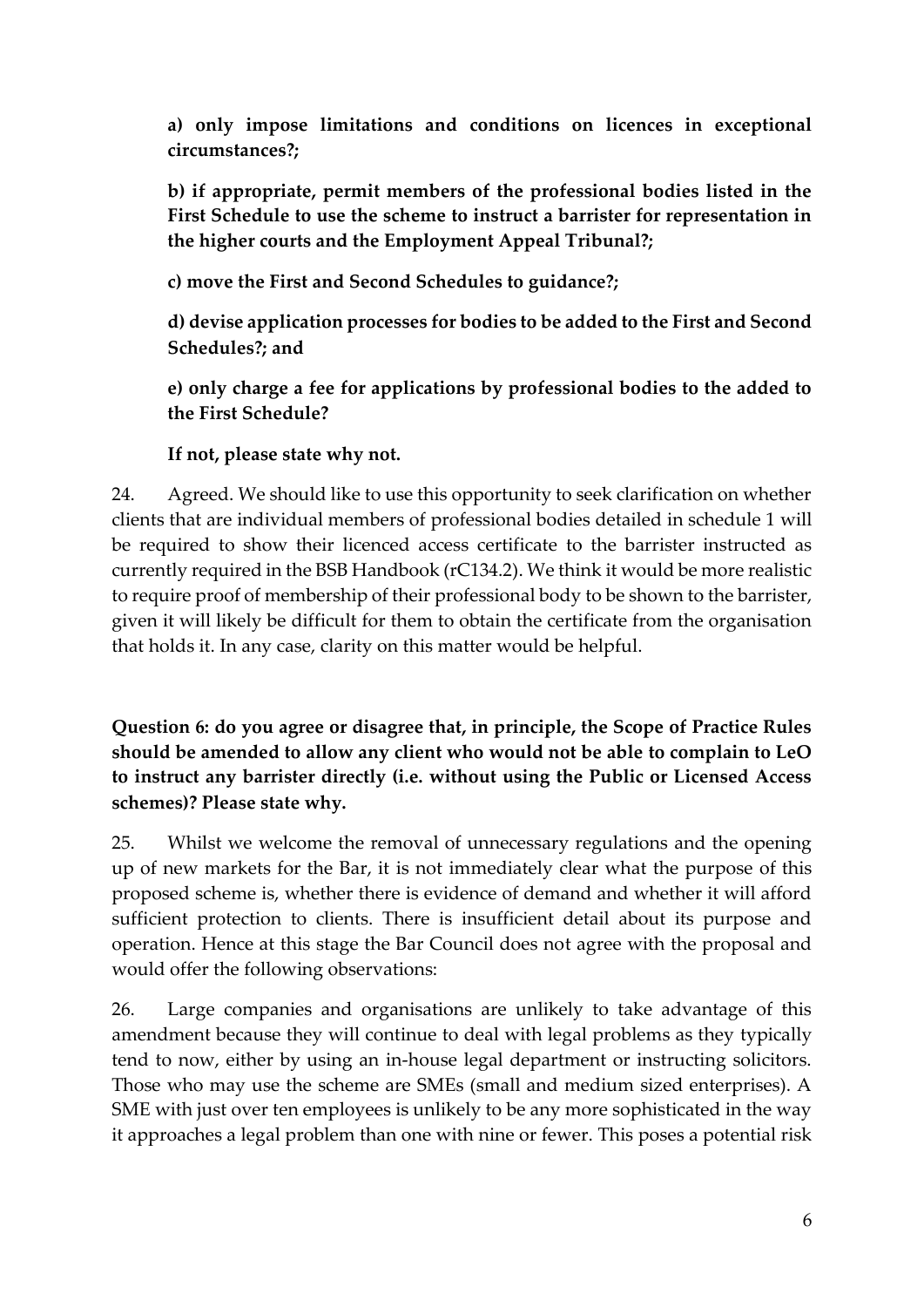in terms of a difference between their expectations of service compared to the service they receive and their means of redress if things go wrong.

27. Under the Licensed Access scheme the obligation falls on the licence holder to satisfy the BSB it is a fit and proper person to be able to instruct a barrister. Under the Public Access scheme the obligation falls on the barrister to ensure the case is suitable for Public Access and he or she has the appropriate training to deal directly with a lay client. This 'third way' seems to fall between both schemes and currently lacks similar safeguards for ensuring the work is suitable for instruction without a professional client and without the protections afforded by Public and Licensed Access work. We explain our reasoning further in the answer to the next question.

## **Question 7: in these scenarios of clients instructing barristers directly, have you identified any risks in not requiring compliance with the Public and Licensed Access Rules? If yes, please explain your answer.**

28. The Public Access scheme imposes a number of requirements on a barrister which provide important safeguards both for the barrister and the lay client. Importantly they require the barrister to inform the client in the client care letter 'in clear and readily understandable terms' (at rC125 of the BSB Handbook) what work the barrister is going to do and what fee is going to be charged. This is vital in ensuring that the client understands the basis of instructions.

29. There are other safeguards as well. A barrister cannot take on the case if it would be in the client's interests or the interests of justice for a solicitor to be instructed instead (rC122 of the BSB Handbook). This obligation lasts for the duration of the case. The barrister must unless authorised to conduct litigation, warn their client that they do not conduct the litigation (rC125.3); that they might get a clash of professional duties which requires them to return instructions (rS125.6); that they do not work as part of a firm (rC125.2); and that they are bound by the Code of Conduct. The client care letter in a Public Access case must also comply with other statutory obligations, such as under the data protection legislation and the Provision of Service Regulations 2009.

30. Clients are usually afforded some protection in Licensed Access cases by virtue of their membership of a profession and familiarity with its legal and regulatory framework and because they may be accustomed to instructing legal professionals. We are concerned that the clients of this new scheme may not have the necessary expertise to instruct the Bar directly and may lack understanding of the limitations on the scope of the barristers work and consequent roles they themselves may have to take on, absent for example, a solicitor or barrister authorised to conduct litigation.